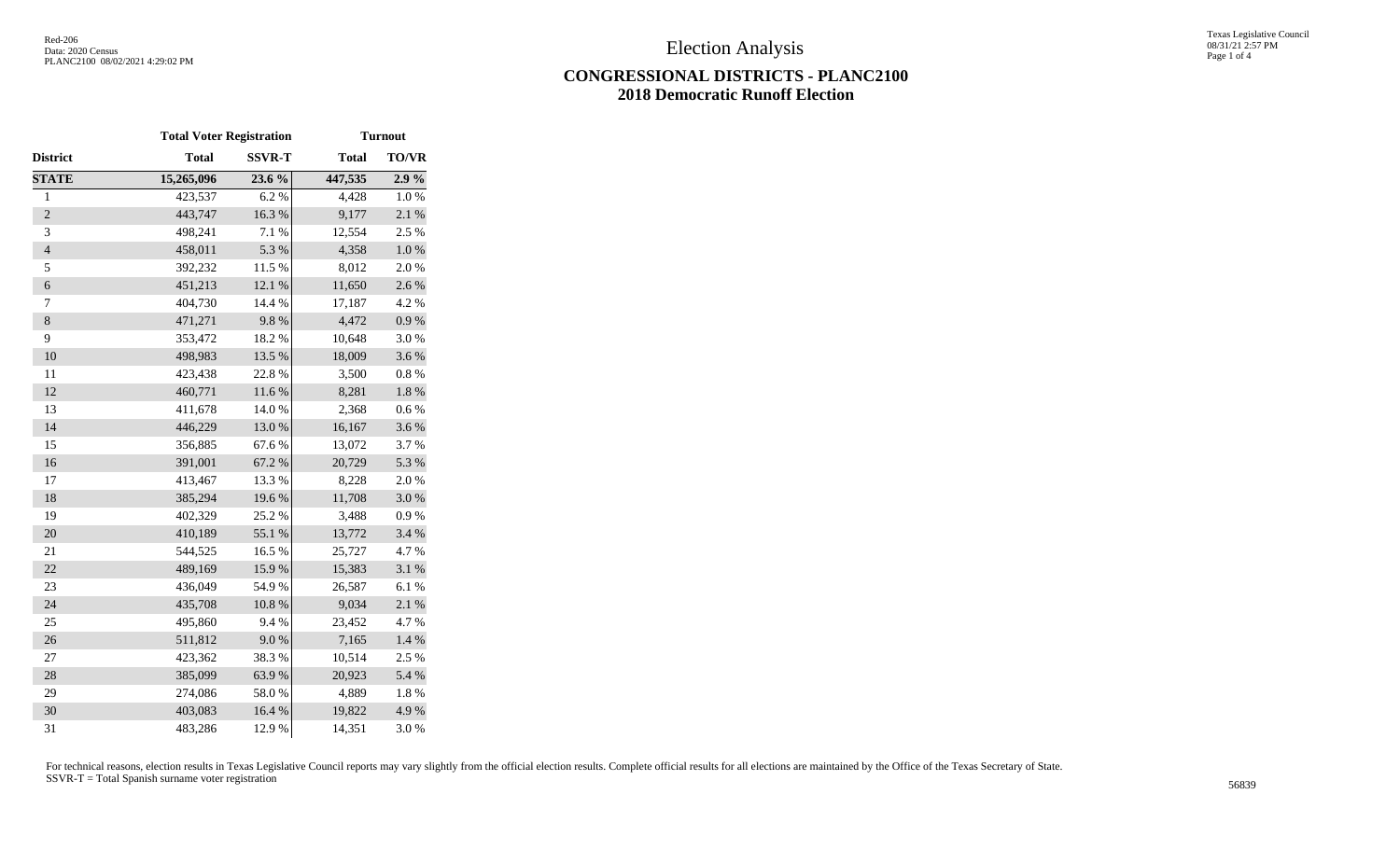Election Analysis

Texas Legislative Council 08/31/21 2:57 PM Page 2 of 4

## **CONGRESSIONAL DISTRICTS - PLANC2100 2018 Democratic Runoff Election**

|                 | <b>Total Voter Registration</b> |               | <b>Turnout</b> |              |
|-----------------|---------------------------------|---------------|----------------|--------------|
| <b>District</b> | <b>Total</b>                    | <b>SSVR-T</b> | <b>Total</b>   | <b>TO/VR</b> |
| 32              | 436,859                         | 11.0 %        | 23,143         | 5.3 %        |
| 33              | 264,392                         | 40.1 %        | 7,590          | 2.9 %        |
| 34              | 358,775                         | 74.2 %        | 19,332         | 5.4 %        |
| 35              | 393,534                         | 43.1 %        | 13,320         | 3.4 %        |
| 36              | 432,779                         | 12.2 %        | 4.495          | 1.0%         |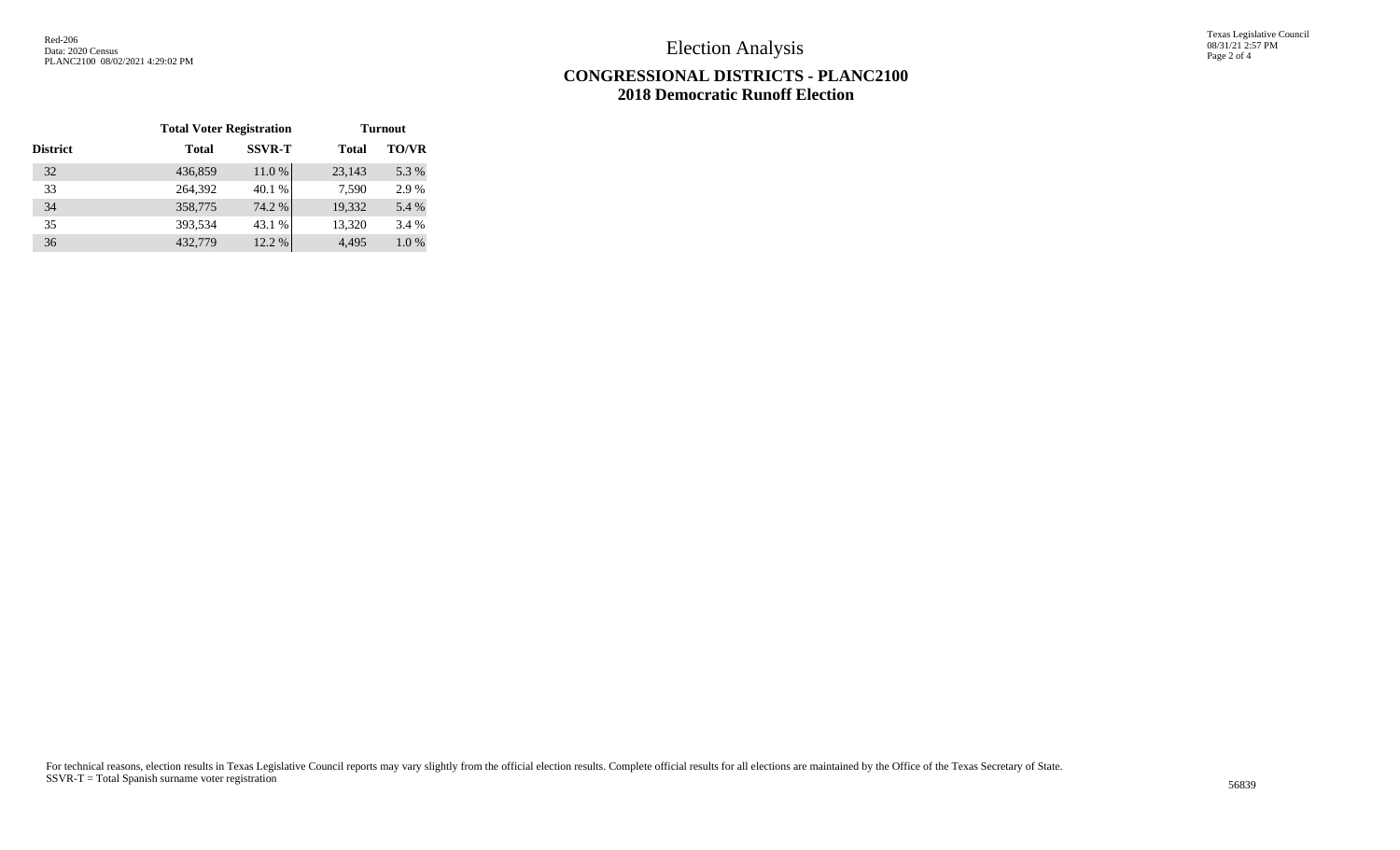Election Analysis

## **CONGRESSIONAL DISTRICTS - PLANC2100 2018 Democratic Runoff Election**

Texas Legislative Council 08/31/21 2:57 PM Page 3 of 4

|                 |                 | <b>GOVERNOR</b> |                |            |  |
|-----------------|-----------------|-----------------|----------------|------------|--|
| <b>District</b> | <b>Valdez-D</b> |                 | <b>White-D</b> |            |  |
| <b>STATE</b>    | 232,002         | 53.3 %          | 202,980        | 46.7%      |  |
| 1               | 1,878           | 42.5 %          | 2,541          | 57.5 %     |  |
| $\overline{c}$  | 2,509           | 27.4 %          | 6,657          | 72.6%      |  |
| 3               | 6,918           | 55.5 %          | 5,545          | 44.5 %     |  |
| $\overline{4}$  | 2,175           | 50.1 %          | 2,163          | 49.9%      |  |
| 5               | 4,963           | 62.2%           | 3,010          | 37.8%      |  |
| 6               | 7,113           | 61.4%           | 4,479          | 38.6%      |  |
| 7               | 4,205           | 24.7%           | 12,792         | 75.3 %     |  |
| 8               | 1,428           | 32.1 %          | 3,016          | 67.9%      |  |
| 9               | 2,558           | 24.1 %          | 8,035          | 75.9%      |  |
| 10              | 8,069           | 45.0%           | 9,856          | 55.0%      |  |
| 11              | 1,811           | 51.9%           | 1,677          | 48.1 %     |  |
| 12              | 4,879           | 58.9%           | 3,399          | 41.1 %     |  |
| 13              | 1,140           | 48.4%           | 1,213          | 51.6%      |  |
| 14              | 5,248           | 39.0%           | 8,219          | $61.0\ \%$ |  |
| 15              | 8,612           | 73.3 %          | 3,138          | 26.7%      |  |
| 16              | 11,873          | 60.8%           | 7,649          | 39.2 %     |  |
| 17              | 3,930           | 48.6%           | 4,153          | 51.4 %     |  |
| 18              | 2,788           | 24.0%           | 8,851          | 76.0%      |  |
| 19              | 1,775           | 51.0%           | 1,705          | 49.0%      |  |
| 20              | 8,208           | 60.6%           | 5,333          | 39.4 %     |  |
| 21              | 11,866          | 46.4%           | 13,706         | 53.6%      |  |
| 22              | 4,974           | 33.3%           | 9,953          | 66.7%      |  |
| 23              | 17,254          | 68.6%           | 7,889          | 31.4%      |  |
| 24              | 5,293           | 58.9%           | 3,692          | 41.1%      |  |
| 25              | 11,035          | 47.7%           | 12,088         | 52.3%      |  |
| 26              | 4,075           | 57.1 %          | 3,060          | 42.9%      |  |
| 27              | 5,996           | 57.9%           | 4,358          | 42.1 %     |  |
| 28              | 15,134          | 77.4 %          | 4,411          | 22.6 %     |  |
| 29              | 1,998           | 40.9%           | 2,882          | 59.1 %     |  |
| 30              | 14,381          | 73.4 %          | 5,201          | 26.6%      |  |
| 31              | 6,889           | 48.2%           | 7,406          | 51.8%      |  |
| 32              | 13,199          | 57.8 %          | 9,619          | 42.2 %     |  |

For technical reasons, election results in Texas Legislative Council reports may vary slightly from the official election results. Complete official results for all elections are maintained by the Office of the Texas Secre SSVR-T = Total Spanish surname voter registration <sup>56839</sup>